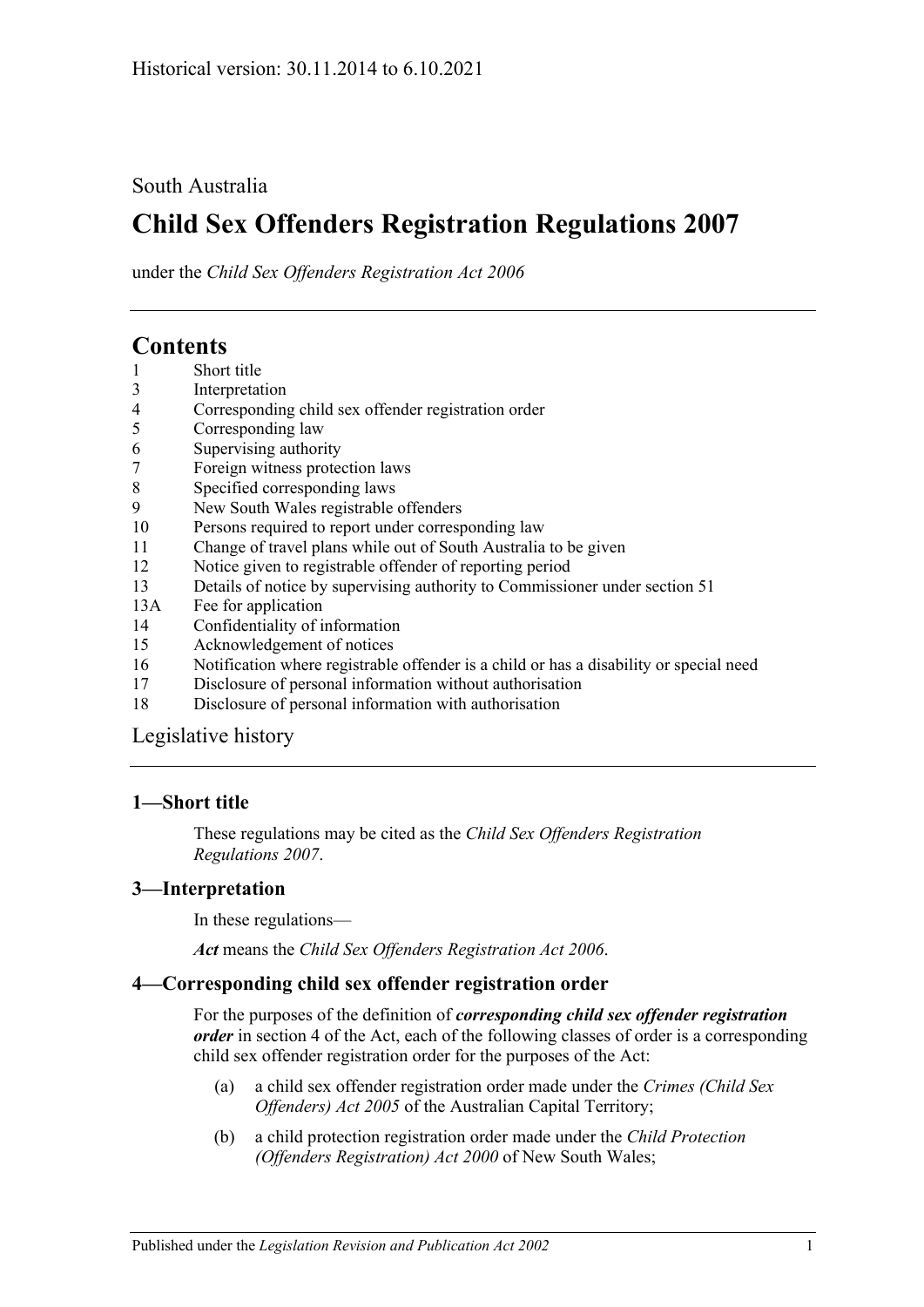- (c) an offender reporting order made under the *Child Protection (Offender Reporting and Registration) Act* of the Northern Territory;
- (d) an offender reporting order made under the *Child Protection (Offender Reporting) Act 2004* of Queensland;
- (e) an offender reporting order made under the *Community Protection (Offender Reporting) Act 2005* of Tasmania;
- (f) a sex offender registration order made under the *Sex Offenders Registration Act 2004* of Victoria;
- (g) an offender reporting order made under the *Community Protection (Offender Reporting) Act 2004* of Western Australia.

#### <span id="page-1-0"></span>**5—Corresponding law**

For the purposes of the definition of *corresponding law* in section 4 of the Act, each of the following laws is declared to be a corresponding law for the purposes of the Act:

- (a) the *Crimes (Child Sex Offenders) Act 2005* of the Australian Capital Territory;
- (b) the *Child Protection (Offenders Registration) Act 2000* of New South Wales;
- (c) the *Child Protection (Offender Reporting and Registration) Act* of the Northern Territory;
- (d) the *Child Protection (Offender Reporting) Act 2004* of Queensland;
- (e) the *Community Protection (Offender Reporting) Act 2005* of Tasmania;
- (f) the *Sex Offenders Registration Act 2004* of Victoria;
- (g) the *Community Protection (Offender Reporting) Act 2004* of Western Australia.

#### <span id="page-1-1"></span>**6—Supervising authority**

For the purposes of the definition of *supervising authority* in section 4 of the Act, the supervising authority referred to in Column 1 of the table below is the supervising authority in relation to an offender who belongs to the class of offender referred to in Column 2 of the table opposite the reference.

| <b>Supervising authority</b> | <b>Class of offender</b>                                                                                                                                                 |
|------------------------------|--------------------------------------------------------------------------------------------------------------------------------------------------------------------------|
| Magistrates Court            | A registrable offender who ceases to be in<br>government custody or ceases to be subject to a<br>supervised sentence as a result of an order of the<br>Magistrates Court |
| District Court               | A registrable offender who ceases to be in<br>government custody or ceases to be subject to a<br>supervised sentence as a result of an order of the<br>District Court    |
| Supreme Court                | A registrable offender who ceases to be in<br>government custody or ceases to be subject to a<br>supervised sentence as a result of an order of the<br>Supreme Court     |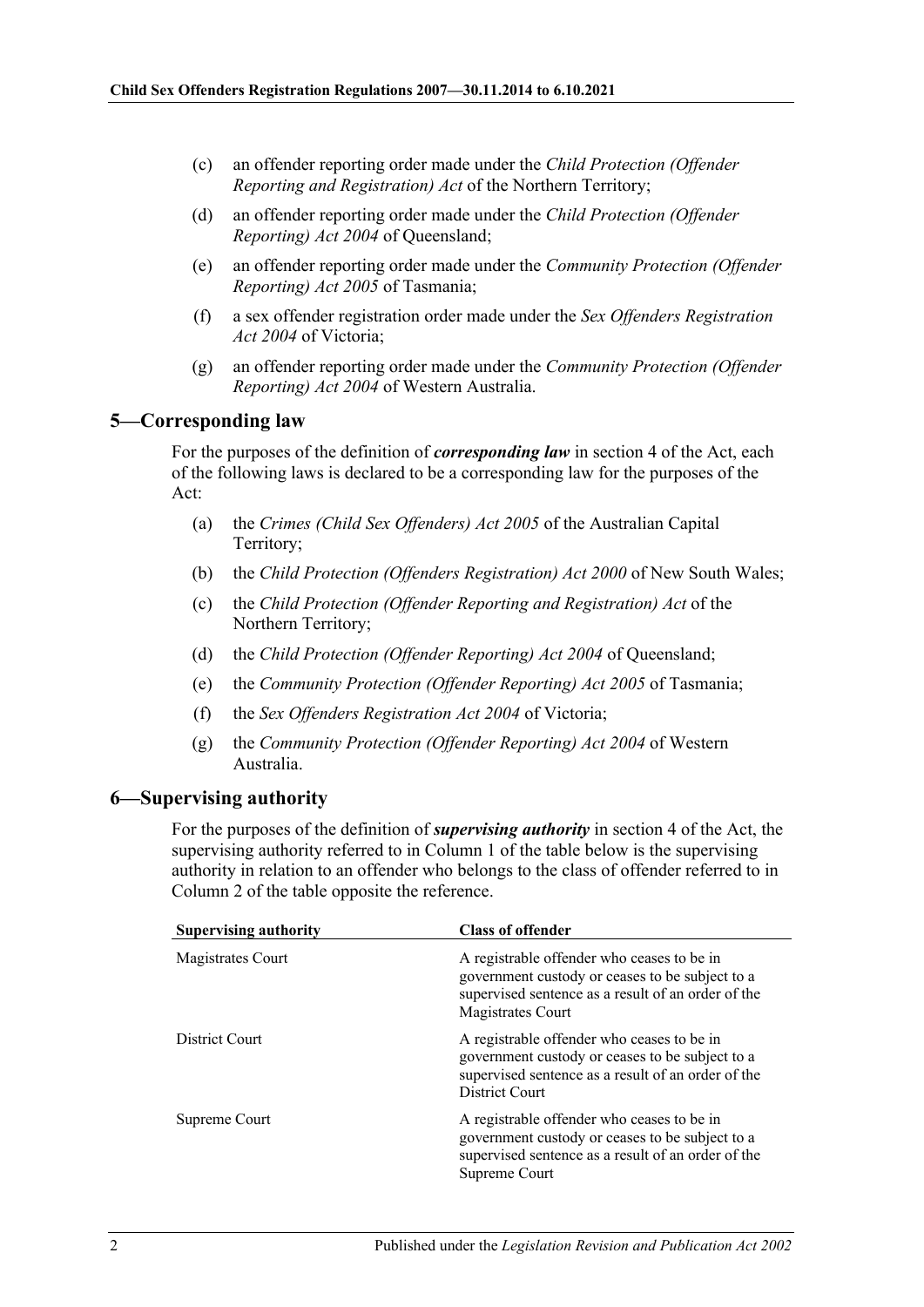| <b>Supervising authority</b>                                                                                                                                       | <b>Class of offender</b>                                                                                                                                                                                                         |
|--------------------------------------------------------------------------------------------------------------------------------------------------------------------|----------------------------------------------------------------------------------------------------------------------------------------------------------------------------------------------------------------------------------|
| The Minister to whom the administration of<br>the <i>Mental Health Act 1993</i> is committed                                                                       | A registrable offender who is committed to<br>detention under Part 8A of the Criminal Law<br>Consolidation Act 1935, having been released from<br>some other form of government custody                                          |
| The Minister to whom the administration of<br>the <i>Mental Health Act 1993</i> is committed                                                                       | A registrable offender who ceases to be committed<br>to detention under Part 8A of the Criminal Law<br>Consolidation Act 1935                                                                                                    |
| The Parole Board of South Australia                                                                                                                                | A registrable offender who ceases to be subject to a<br>licence under Part 8A of the Criminal Law<br>Consolidation Act 1935                                                                                                      |
| The Parole Board of South Australia                                                                                                                                | A registrable offender who ceases to be subject to a<br>condition of parole requiring the person to be<br>subject to supervision                                                                                                 |
| The chief executive of the agency<br>principally assisting the Minister to whom<br>the administration of the Correctional<br><i>Services Act 1982</i> is committed | An adult registrable offender who, except as<br>provided in a preceding provision of this table,<br>ceases to be in government custody, ceases to be<br>subject to a supervised sentence or ceases to be an<br>existing licensee |
| The chief executive of the agency<br>principally assisting the Minister to whom<br>the administration of the Children's<br><i>Protection Act 1993</i> is committed | A child registrable offender who, except as provided<br>in a preceding provision of this table, ceases to be in<br>government custody, ceases to be subject to a<br>supervised sentence or ceases to be an existing<br>licensee  |

## <span id="page-2-0"></span>**7—Foreign witness protection laws**

Each of the following laws is specified as a *foreign witness protection law* for the purposes of section  $6(5)$  and section  $54(2)$  of the Act:

- (a) the *Witness Protection Act 1994* of the Commonwealth;
- (b) the *Witness Protection Act 1996* of the Australian Capital Territory;
- (c) the *Witness Protection Act 1995* of New South Wales;
- (d) the *Witness Protection (Northern Territory) Act* of the Northern Territory;
- (e) the *Witness Protection Act 2000* of Queensland;
- (f) the *Witness Protection Act 2000* of Tasmania;
- (g) the *Witness Protection Act 1991* of Victoria;
- (h) the *Witness Protection (Western Australia) Act 1996* of Western Australia.

#### <span id="page-2-1"></span>**8—Specified corresponding laws**

Each of the laws declared to be a corresponding law in [regulation](#page-1-0) 5 is specified for the purposes of section 6(5) and section 54(2) of the Act.

## <span id="page-2-2"></span>**9—New South Wales registrable offenders**

The date specified for the purposes of section 8 of the Act is the date on which these regulations come into operation.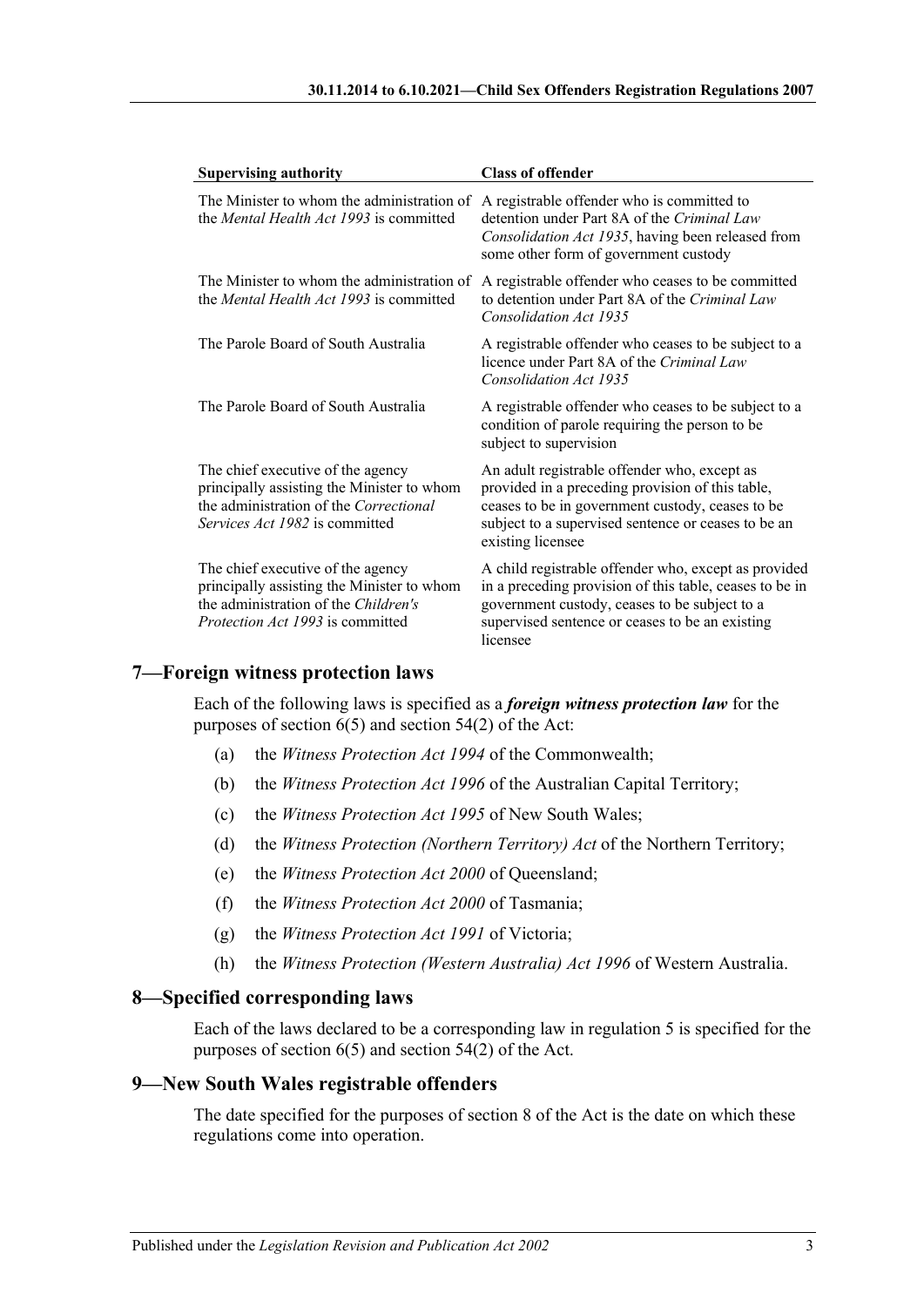#### <span id="page-3-0"></span>**10—Persons required to report under corresponding law**

For the purposes of section 14(2) of the Act, a person may contact the Commissioner, as required by that subsection by presenting themselves in person at a police station.

## <span id="page-3-1"></span>**11—Change of travel plans while out of South Australia to be given**

For the purposes of section 18(3) of the Act, a registrable offender may make a report under section 18—

(a) by writing sent by post to the following address:

ANCOR Section, GPO Box 1539, ADELAIDE SA 5001; or

(b) by writing transmitted by email to the following email address:

sapol.ancor@police.sa.gov.au

#### <span id="page-3-2"></span>**12—Notice given to registrable offender of reporting period**

- (1) In accordance with section 48(3) of the Act, a notice required to be given to a registrable offender under section 48 is not required to specify the registrable offender's reporting period.
- (2) A notice containing a registrable offender's reporting period must be given to the registrable offender at the time the offender reports his or her personal details to the Commissioner under section 11 of the Act.

## <span id="page-3-3"></span>**13—Details of notice by supervising authority to Commissioner under section 51**

A notice required to be given by a supervising authority to the Commissioner under section 51 of the Act must include the following details:

- (a) the name of the registrable offender;
- (b) the relevant event under section  $51(1)$  that gave rise to the requirement for the notice and the date the event occurred or is to occur;
- (c) the name and position of the person providing the notice and any other particulars necessary to identify the person providing the notice;
- (d) the date on which the notice is issued;
- (e) details of the residential address of the registrable offender following his or her release from custody or the supervision of the supervising authority (if known);
- (f) information held by the supervising authority that classifies a registrable offender as legally incapacitated or describes the registrable offender as having a disability or other special need, or an impaired ability to understand his or her reporting obligations under the Act.

#### <span id="page-3-4"></span>**13A—Fee for application**

For the purposes of section 66D(1)(b) of the Act, the prescribed fee is \$200.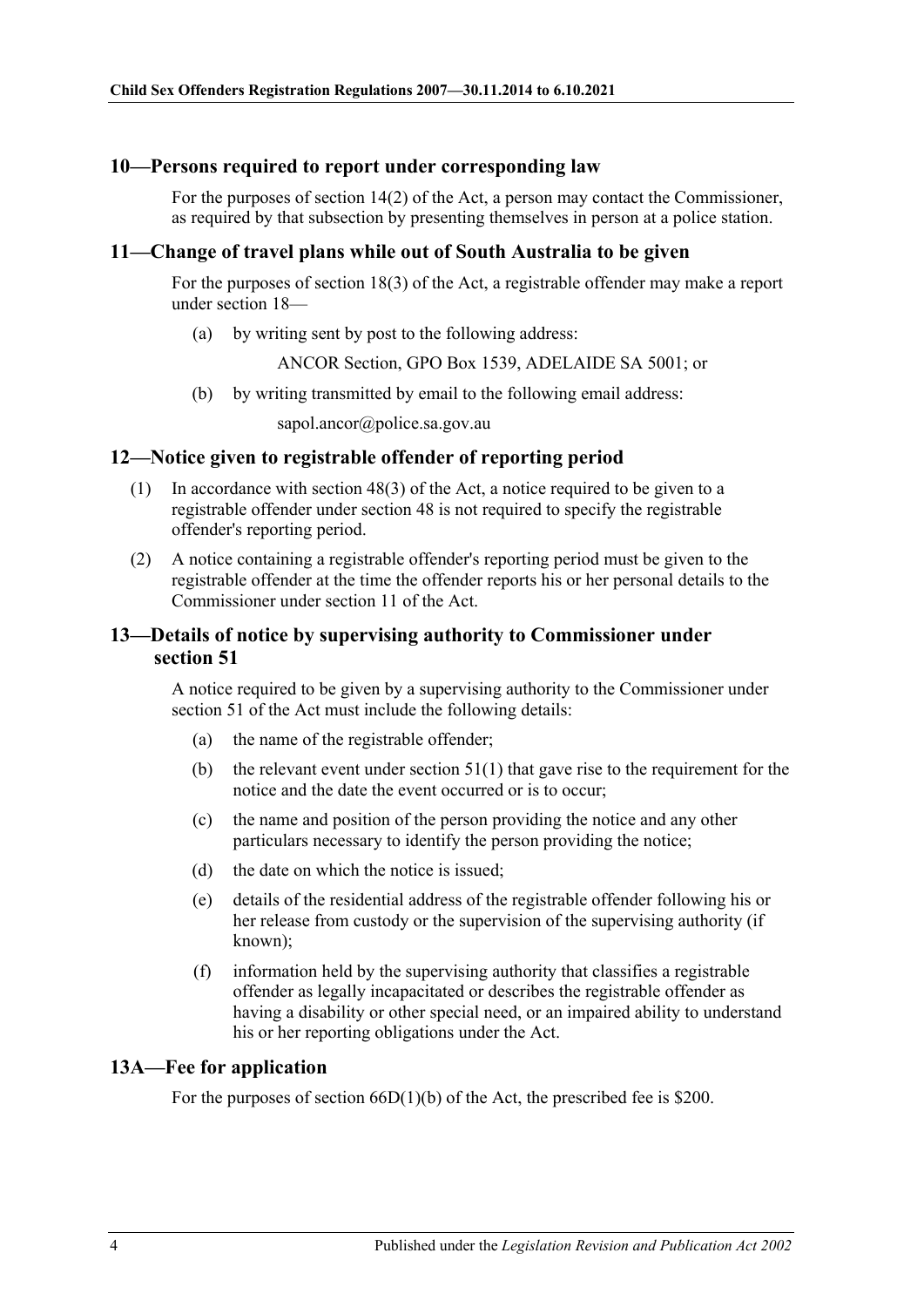## <span id="page-4-0"></span>**14—Confidentiality of information**

For the purposes of section  $67(1)(a)$  of the Act, the following information is prescribed:

- (a) the name of the registrable offender;
- (b) the fact that the registrable offender is a registrable offender;
- (c) whether or not the registrable offender is required to comply with the reporting obligations imposed by Part 3 of the Act.

## <span id="page-4-1"></span>**15—Acknowledgement of notices**

If the Commissioner gives a notice to a registrable offender under—

- (a) section 48 of the Act (notice of reporting obligations); or
- (b) section 50 of the Act (notice of change to reporting period); or
- (c) section 52 of the Act (notice given by the Commissioner),

the Commissioner may request the registrable offender to acknowledge receipt of that notice in writing.

## <span id="page-4-2"></span>**16—Notification where registrable offender is a child or has a disability or special need**

- (1) This regulation applies to a registrable offender who—
	- (a) is a child, or is a person who has a disability or other special need; and
	- (b) is unable to understand—
		- (i) his or her reporting obligations under the Act; or
		- (ii) the consequences of failing to comply with those obligations.
- (2) Subject to [subregulation](#page-4-3) (3), a notice in respect of a registrable offender's reporting obligations that is required to be given by the Commissioner to a registrable offender to whom this regulation applies, may be given to a designated person for the purpose of enabling the designated person to assist the registrable offender to comply with his or her reporting obligations under the Act.
- <span id="page-4-3"></span>(3) A notice may only be given to a designated person under this regulation if the person agrees in writing to assist the registrable offender to comply with the offender's reporting obligations under the Act.
- (4) If the Commissioner gives a notice to a designated person who has agreed to assist a registrable offender under [subregulation](#page-4-3) (3), the Commissioner may request the designated person to acknowledge receipt of that notice in writing.
- (5) If a designated person who has agreed to assist a registrable offender under [subregulation](#page-4-3) (3) no longer wishes, or is no longer able to do so, the designated person must give written notice to the Commissioner as soon as reasonably practicable.
- (6) In this regulation—

*designated person*, in relation to a registrable offender means—

(a) an adult person nominated by the registrable offender for the purposes of this regulation; or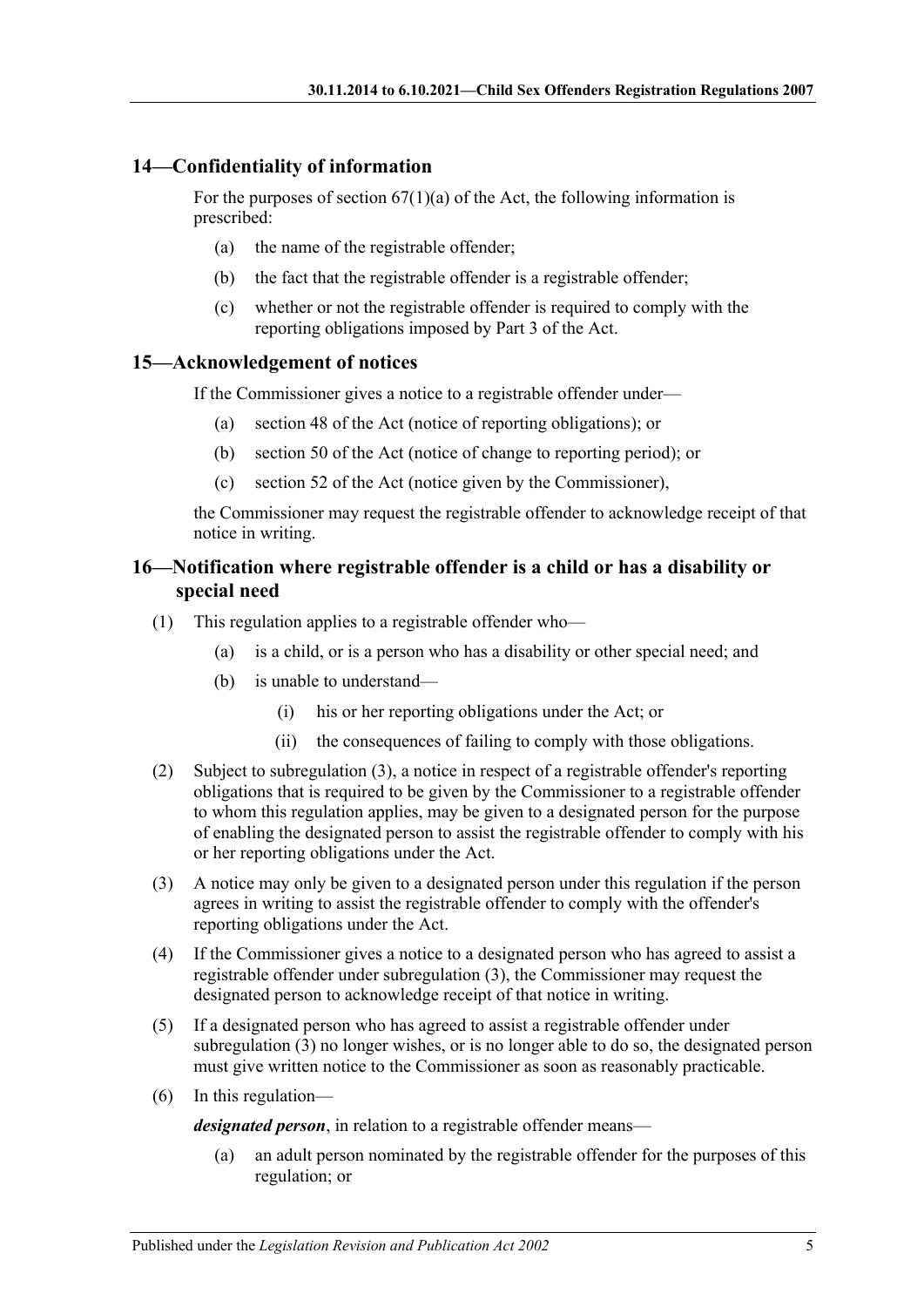(b) if no such person is nominated—an adult person who is a relative, guardian, carer or friend of the registrable offender.

#### <span id="page-5-0"></span>**17—Disclosure of personal information without authorisation**

For the purposes of Schedule 2 clause 4(h) of the Act, the following types of disclosure of personal information about a registrable offender are permitted:

- (a) disclosure to a corresponding registrar where the registrable offender has reported his or her intention under section 17 of the Act to travel to the State, Territory or country (as the case may be) of the corresponding registrar;
- <span id="page-5-3"></span><span id="page-5-2"></span>(b) disclosure to—
	- (i) the Registrar of Births, Deaths and Marriages (including any person acting as Registrar); or
	- (ii) the Deputy Registrar of Births, Deaths and Marriages (including any person acting as Deputy Registrar); or
	- (iii) any other person undertaking functions under the *[Births, Deaths and](http://www.legislation.sa.gov.au/index.aspx?action=legref&type=act&legtitle=Births%20Deaths%20and%20Marriages%20Registration%20Act%201996)  [Marriages Registration Act](http://www.legislation.sa.gov.au/index.aspx?action=legref&type=act&legtitle=Births%20Deaths%20and%20Marriages%20Registration%20Act%201996) 1996* authorised by a person referred to in [subparagraph](#page-5-2) (i) or [\(ii\),](#page-5-3)

for purposes related to monitoring compliance with section 66K of the Act;

- (c) disclosure to—
	- (i) an authorised screening unit within the meaning of the *[Children's](http://www.legislation.sa.gov.au/index.aspx?action=legref&type=subordleg&legtitle=Childrens%20Protection%20Regulations%202010)  [Protection Regulations](http://www.legislation.sa.gov.au/index.aspx?action=legref&type=subordleg&legtitle=Childrens%20Protection%20Regulations%202010) 2010*; or
	- (ii) an interstate authorised screening unit within the meaning of the *[Children's Protection Regulations](http://www.legislation.sa.gov.au/index.aspx?action=legref&type=subordleg&legtitle=Childrens%20Protection%20Regulations%202010) 2010*; or
	- (iii) an authorised screening unit within the meaning of the *[Disability](http://www.legislation.sa.gov.au/index.aspx?action=legref&type=subordleg&legtitle=Disability%20Services%20(Assessment%20of%20Relevant%20History)%20Regulations%202014)  [Services \(Assessment of Relevant History\) Regulations](http://www.legislation.sa.gov.au/index.aspx?action=legref&type=subordleg&legtitle=Disability%20Services%20(Assessment%20of%20Relevant%20History)%20Regulations%202014) 2014*; or
	- (iv) an interstate authorised screening unit within the meaning of the *[Disability Services \(Assessment of Relevant History\)](http://www.legislation.sa.gov.au/index.aspx?action=legref&type=subordleg&legtitle=Disability%20Services%20(Assessment%20of%20Relevant%20History)%20Regulations%202014)  [Regulations](http://www.legislation.sa.gov.au/index.aspx?action=legref&type=subordleg&legtitle=Disability%20Services%20(Assessment%20of%20Relevant%20History)%20Regulations%202014) 2014*,

where the personal information relates to a control order made under Part 5C of the Act.

#### <span id="page-5-1"></span>**18—Disclosure of personal information with authorisation**

For the purposes of Schedule 2 clause 5(d) of the Act, the following types of disclosure of personal information about a registrable offender are permitted with authorisation:

- (a) disclosure to a police officer of this State or a foreign jurisdiction where the information is reasonably required for the purpose of investigating a suspected offence against a child that is not a registrable offence;
- (b) if the registrable offender is subject to a requirement of the Commissioner to wear or carry a tracking device under section 66N of the Act—disclosure to a person, or person of a class, specified in the authorisation, being a person, or class of person, performing a function or providing a service related to or affected by the wearing or carrying of the tracking device;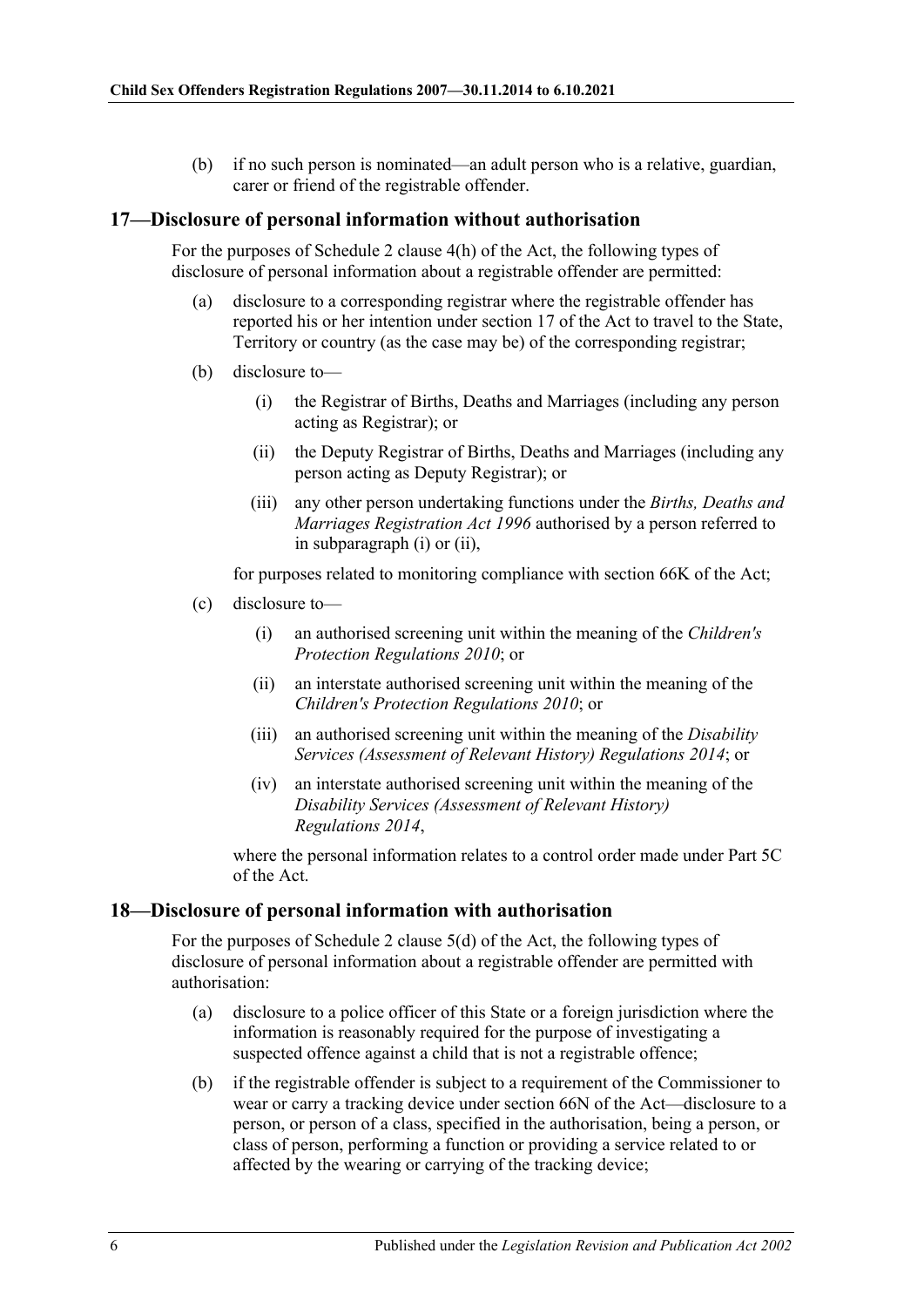- (c) disclosure to a police officer where the personal information—
	- (i) may be relevant to the investigation of, or prosecution of a person for, an offence against a law of the State; or
	- (ii) relates to any other purpose, function or power of South Australia Police under any Act or law.